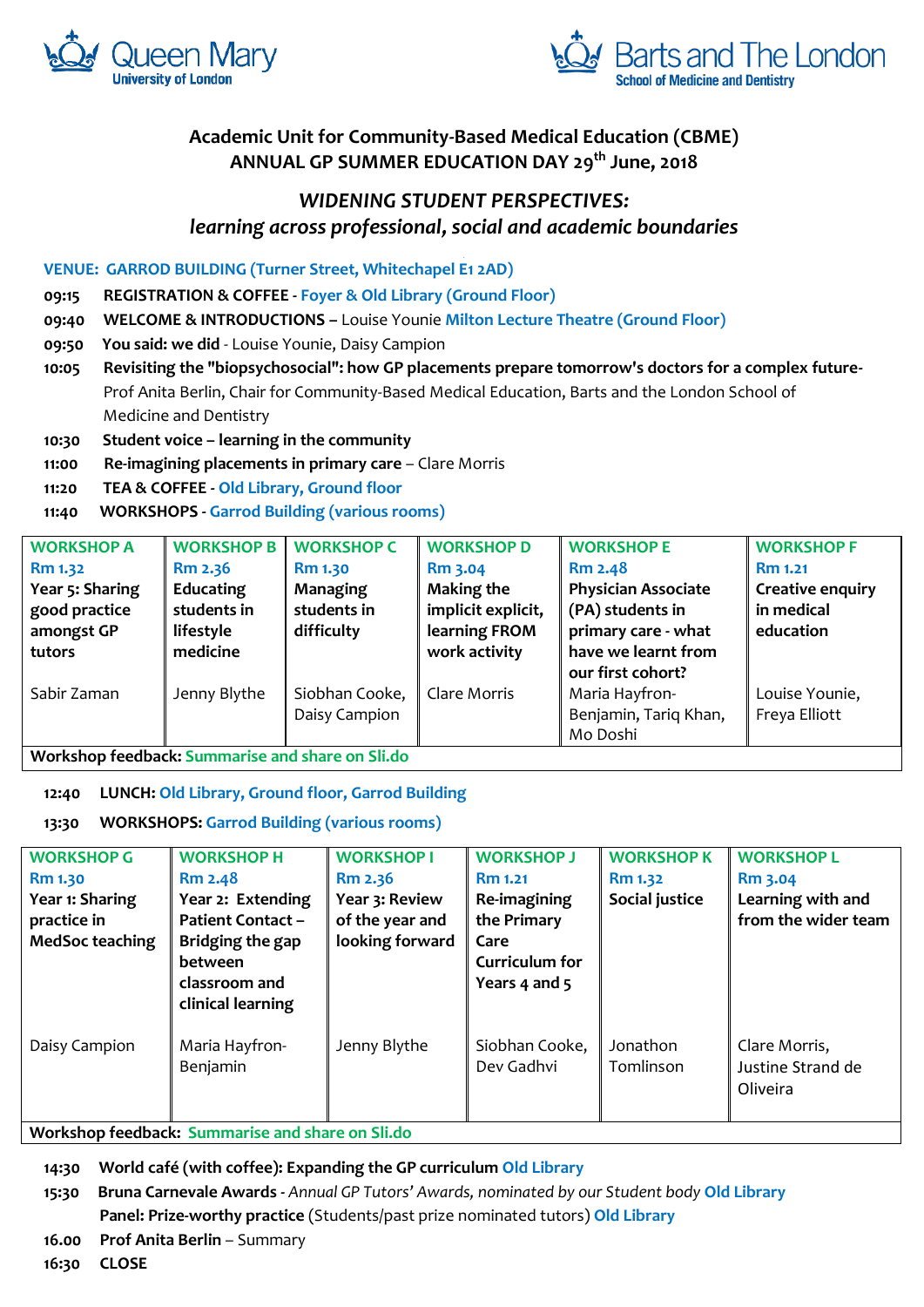#### **A: Year 5: Creating a Teaching Community - Sharing good practice amongst GP Tutors – Sabir Zaman**

During previous workshops Tutors have often expressed a desire to share teaching ideas, consider ways to develop their own teaching practice, and create a community of GP Tutors that can be supportive and share their vast experience. This workshop will provide a forum to share ideas, consider what works well and not so well for Tutors, and discuss how we can create a productive learning community moving forward using technology and other methods. We will also spend some time reviewing feedback from students over the past year, and consider the forthcoming year.

# **B: Educating students in lifestyle medicine – Jenny Blythe**

Lifestyle medicine is a scientific approach to decreasing disease risk and illness burden by utilising lifestyle interventions (such as nutrition, stress reduction) and is a recommended foundational approach to preventing and treating many chronic diseases. How do we incorporate these principals into our teaching activities? An example of a current project in nutrition curriculum development will be shared and explored.

# **C: What is the work of Student Support in the medical school and how can we provide more effective support for GPs in managing students in difficulty? – Siobhan Cooke, Daisy Campion**

This workshop will provide an opportunity to inform GPs about the work of Student Support in the medical school and the types of issues that we manage. We are keen to provide more effective support for our GP tutors and would welcome your views on how this is best achieved. We aim as a result of this workshop to develop a pastoral support page on the CBME website and to provide a section for FAQs from GP tutors.

# **D: Making the implicit, explicit: learning FROM work activity - Clare Morris**

To the naïve observer, General Practice appears rather easy, we know the realities are somewhat different! Medical students need help to make sense of what they see, hear and experience on placement. This workshop focusses on strategies to activate the learning that arises from every day interactions with patients, carers and the practice team. In particular we will focus on active observation, teaching through questioning and developing reasoning skills.

# **E: Physician Associate (PA) students in primary care - what have we learnt from our first cohort? - Maria Hayfron-Benjamin, Tariq Khan, Mo Doshi**

The first cohort of our MSc Physician Associate (PA) students will complete their 52 day longitudinal primary care placements in primary care in October. This workshop will provide an opportunity for tutors to meet PA students, and GP tutors from practices where the student have been placed to review the experience and consider any improvements that should be made before cohort 3 start in January 2019. This workshop will be of interested to any GP tutor currently hosting a PA student or interested in hosting students from January 2019

#### **F: Creative enquiry in medical education – Louise Younie, Freya Elliott**

Creative Enquiry is an opportunity to enrich and extend our engagement with the art and practice of medicine (SAPC, 2018) and to engage with the complexity and inter-subjectivity of primary care. The making of artistic expressions (writing, photography, image making etc) is offered as a primary way of understanding and examining experience allowing for the emergence of student voice and rich dialogue. This collaborative workshop with students will explore different approaches to engagement of the arts in medical education and consider some of the strengths and weaknesses of such educational approaches.

# **Please turn over**